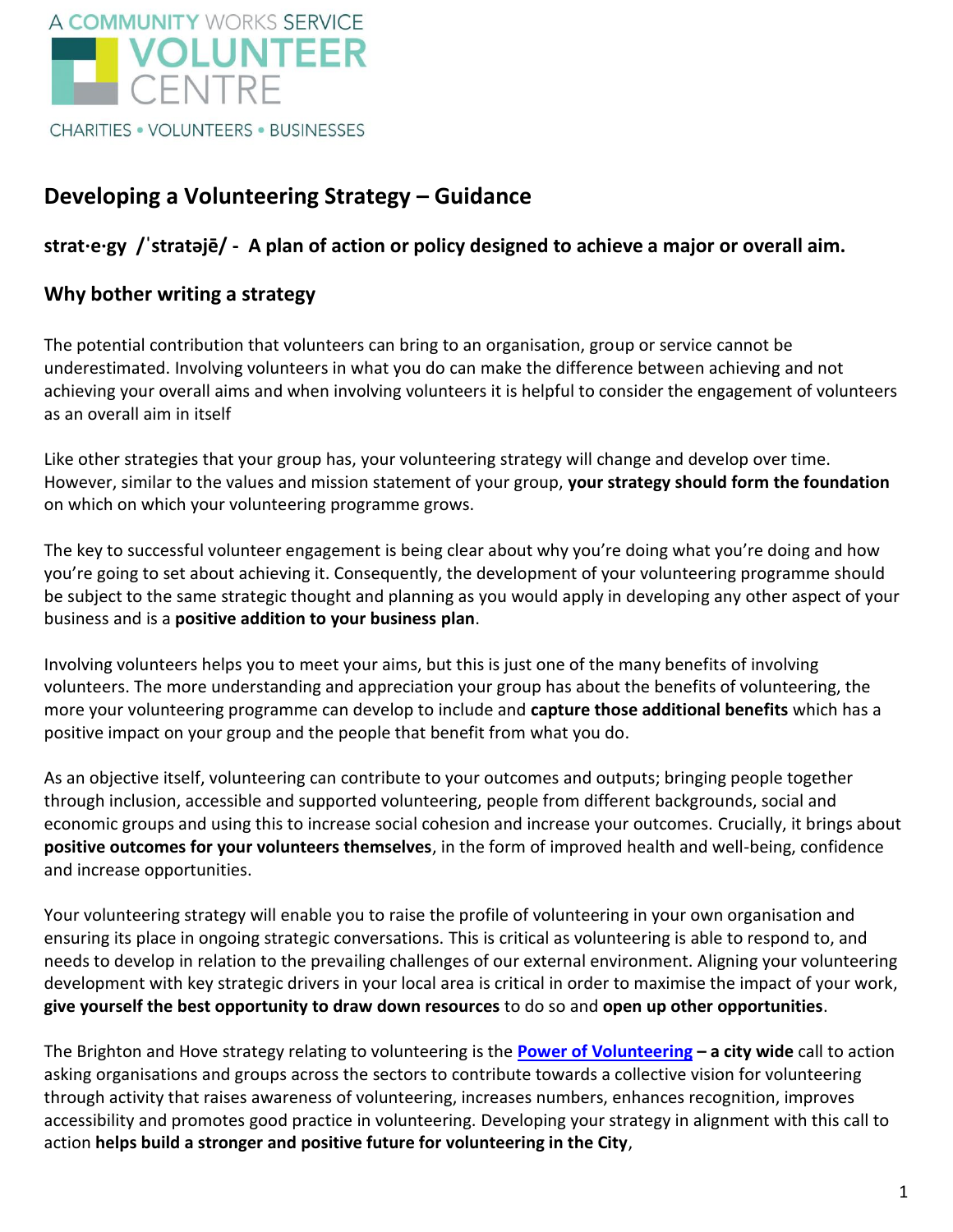**Decision makers, funders and commissioners are increasingly recognising the positive contribution that volunteering makes** and it is recognised and incorporated in a number of local key strategic documents such as:

**[Brighton and Hove Fairness Commission](http://www.brighton-hove.gov.uk/sites/brighton-hove.gov.uk/files/Headline%20report%20-%20Fairness%20Commission.pdf)** [Brighton and Hove Social](http://present.brighton-hove.gov.uk/Published/C00000912/M00006397/AI00051935/$20160713113212_009343_0038669_BrightonandHoveSocialValueFramework.docx.pdf) Value Framework

These documents point us towards considering our volunteering development more strategically and, in some instances, **require us to**.

Your volunteering strategy is both your promotional tool and **your opportunity to demonstrate your commitment to volunteering** both to your own volunteers and other organisational stakeholders. It is a tool of influence that can be used to tell funders and others the compelling business case of why you involve volunteers and what you achieve by doing so.

**August 2016**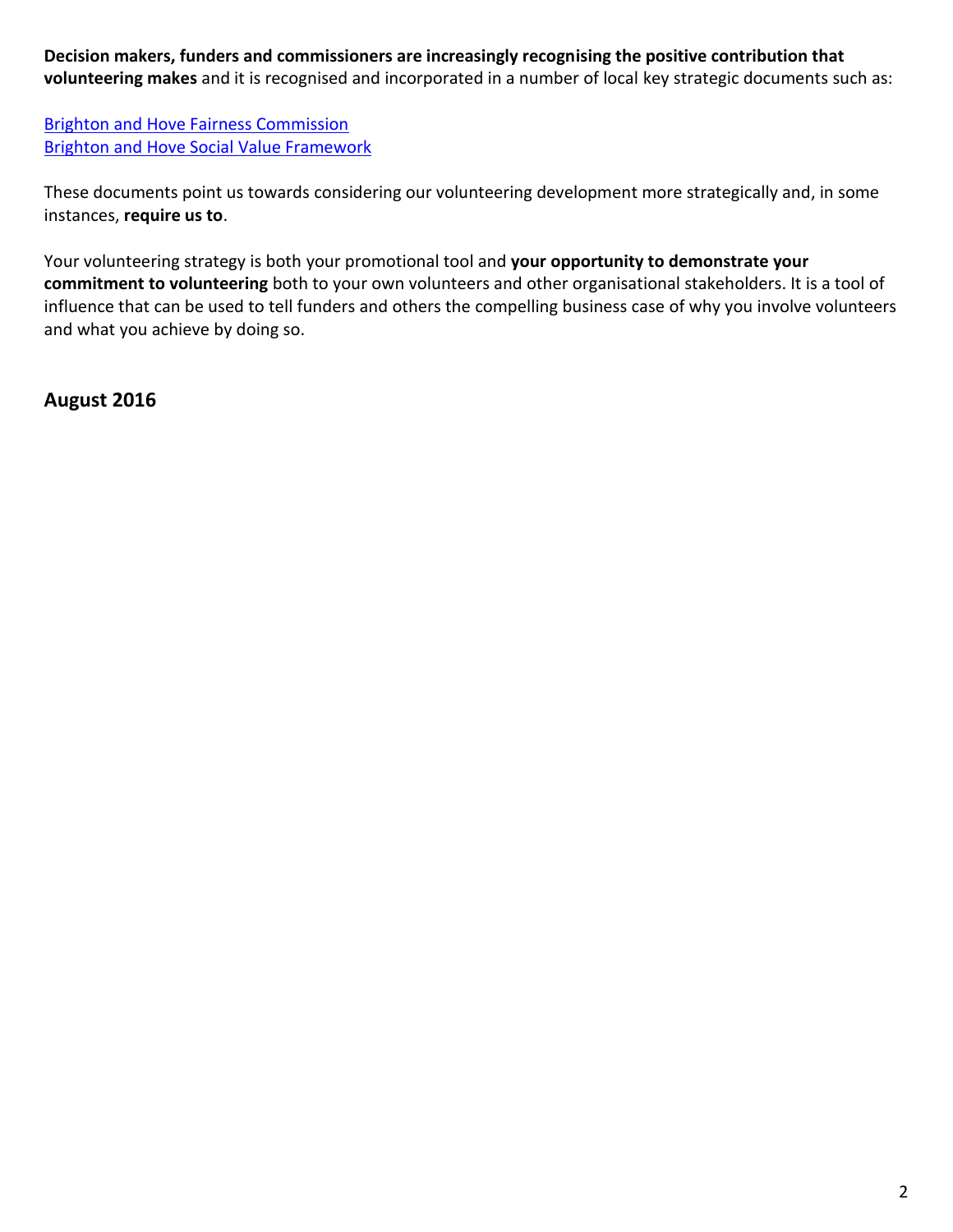### **Developing your volunteering strategy**

There is sometimes confusion between and/or blending of strategy and policy. The strategy is the action plan for the organisation and your policies will emerge from the strategy. However, to create a strategy it is important to identify aims/s or reasons as to why a strategy is necessary.



If your organisation is thinking about involving volunteers for the first time or developing new volunteering projects it is critical to consider:

**Aim** –Reasons for involving volunteers?

- 1. **WHY** are you involving volunteers in your organisation or group?
- 2. **What** are your aims for running a volunteer programme
	- Support for your current service
	- Offer opportunities to people who want to volunteer e.g.
		- **People wanting to return to work or work experience**
		- Change of career
		- $\blacksquare$  People with a disability and/or impairment
		- People who want to be involved in your group due to beliefs/ideals
		- Access for marginalised and excluded communities

**Strategy** – What questions does your strategy need to address?

- 1. **WHO** might be affected by involving volunteers?
- 2. **WHO** needs to be consulted?
- 3. **WHO** else might help you in achieving the goals for your volunteering programme?
- 4. **WHAT** roles can be developed to engage volunteers productively, with meaning and value?
- 5. **HOW** are you going to attract, recruit and select your volunteers?
- 6. **HOW** are you going to support, supervise, develop and recognise your volunteers?
- 7. **HOW** do you keep everyone safe?
- 8. **HOW** to prove and improve?
- 9. **WHAT** resources do you need to achieve the above?
- 10. **WHERE** will these actions take place?
- 11. **WHO** has responsibility to ensure the strategy is being implemented?
- 12. **WHEN will you review?**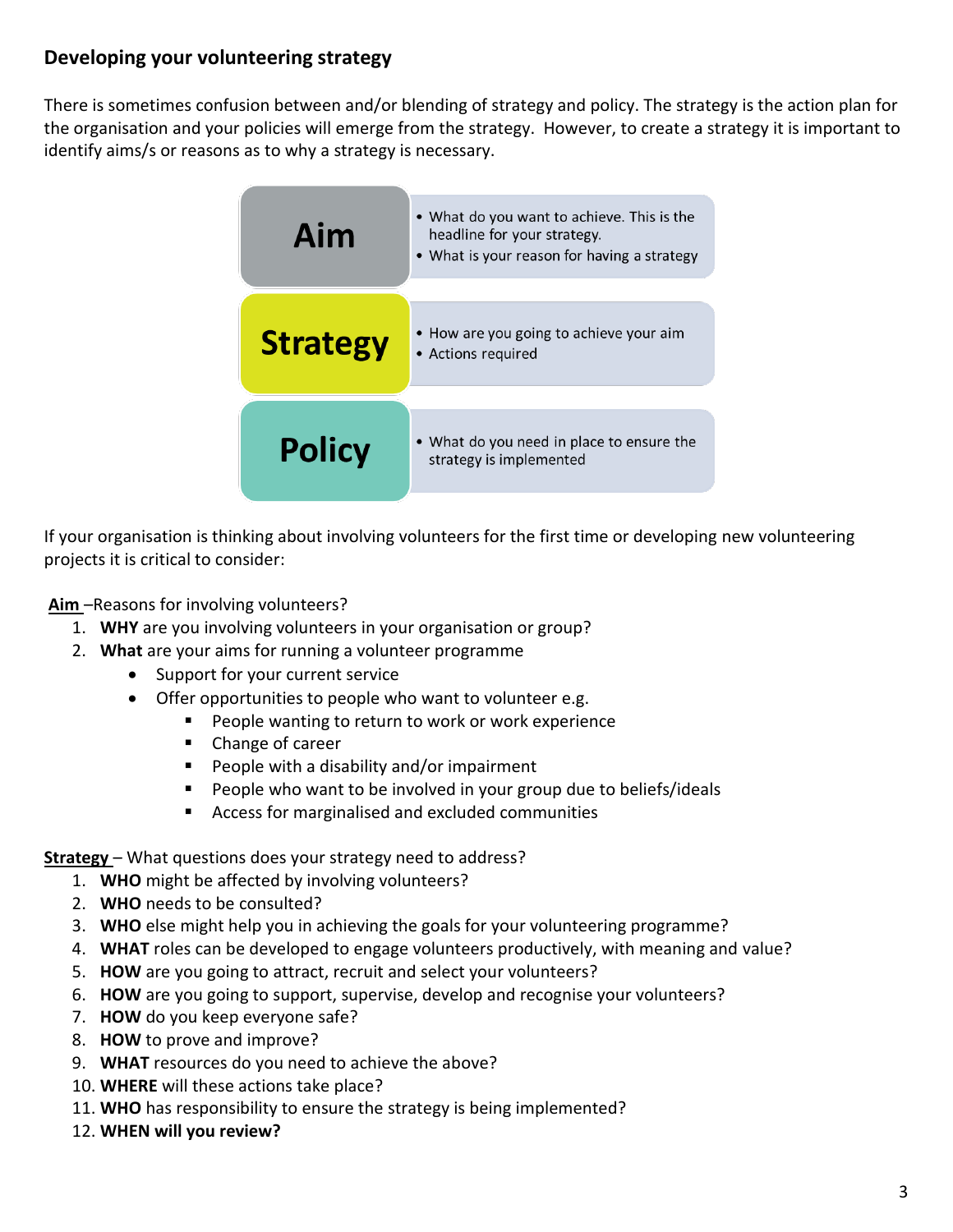# **1. Why are you involving volunteers?**

Volunteers can bring skills, expertise, time and passion to your cause. They can diversify the thinking, skills and experiences that make up your activity or services and connect your activity to the external world, and vice versa, in a way that is real, meaningful and informative. Service beneficiaries may engage with, respond to and experience volunteer-led service in a way that is different to that delivered by paid staff.

Volunteers can add capacity to an organisation and allow resources to be used in a different way. They may add capacity more flexibly - at certain times, in certain ways and to certain audiences.

Volunteers also have their 'own' experience whilst engaging in their volunteering activities. A positive experience for volunteers is an outcome for your organisation whether primarily connected to your service area or secondary.

#### **What are your outcomes for engaging volunteers?**

- increased confidence in volunteers
- greater sense of well-being in service users
- reduced isolation in service users
- greater diversity in the organisation

#### **What are the outputs of your volunteering programme?**

- xxx number of volunteers involved in a year period
- xxx number of volunteers trained to do a certain activity

Being able to answer the above is essential in the stages that follow:

- **Clarifying** the **role** of volunteers in the organisation and what they are contributing;
- **Designing work** for volunteers to do;
- **Generating a better understanding** among paid staff and service users;
- I**dentifying** where and how to find people who might want to **volunteer**;
- Measuring your success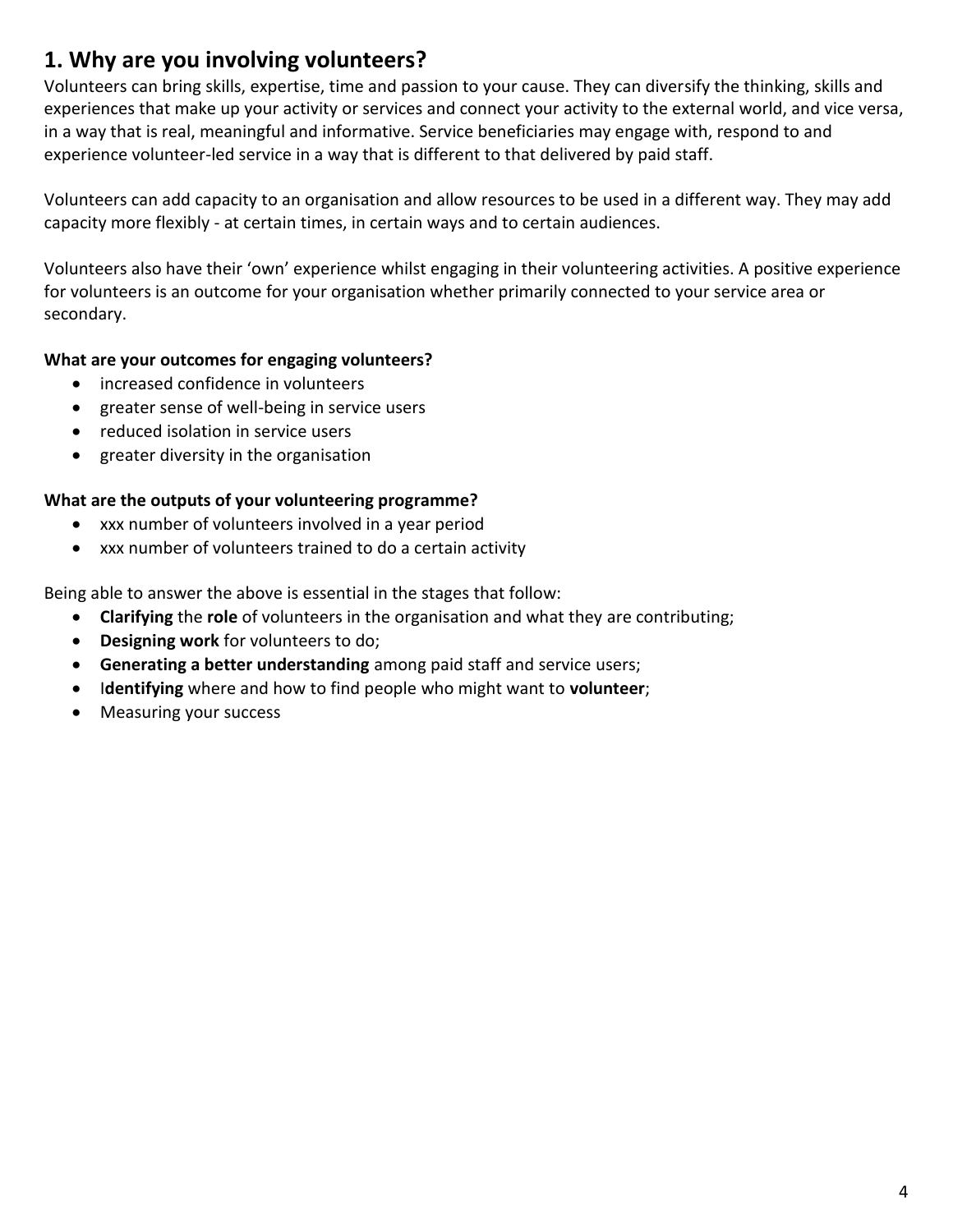### **2. Who needs to be consulted?**

Consultation is the golden thread running through the development of any volunteering strategy.

It is vital that ALL stakeholders are able to contribute towards the development of the strategy, raise queries and concerns, and understand their place within it and essentially sign up to your volunteering agenda.

This may require a different cultural outlook that will not happen overnight but be developed as you go through your journey.

Your stakeholders can be your biggest resource in developing your strategy, using their intelligence and testing your strategy encourages engagement from the outset and lays firm foundations for the future.

Consultation and responding to consultation demonstrates that you are taking others opinions seriously and gives people ownership over direction and actions.

### Stakeholders:

- a) Paid Staff
- b) Volunteers
- c) Clients/service users
- d) Board/committee members
- e) Funders
- f) Local Community

### **a) Paid staff involvement**

Do you know what your staff thoughts about the prospect of developing or growing your volunteering programme?

It is important not to make assumptions that staff will support this development. Everyone will come with their own perspective on volunteering – it may be positive, negative or a mixture of both. People may have very fixed views around the type of role a volunteer may carry out or the level of responsibility they might hold. They may also hold stereotypes about who engages in volunteering.

Here are some things you may wish to address with staff:

- What are their anxieties around involving volunteers?
- What benefits do they think volunteers might bring to the organization?
- What risks do they think volunteers bring to the organisation?
- What skills/knowledge do they personally need in order to support a quality volunteering environment whether directly managing volunteers or not?

It is important that people feel at ease to talk openly and, if appropriate, confidentially around volunteer involvement. Any change can be challenging. Paid staff might feel anxious that their paid role will be lost should volunteers be used. They may also feel undermined or devalued at the notion of a volunteer performing similar tasks. Shifts in relationships and group dynamics, particularly line management, can be unsettling if not understood.

### **b) Volunteer involvement**

Do you know what your volunteers think about the prospect of developing or growing your volunteering programme?

Volunteers may have similar fears or anxieties to paid staff so it is important to include them in the conversation as well. You will be able to ascertain:

- What are their anxieties?
- What are they worried about?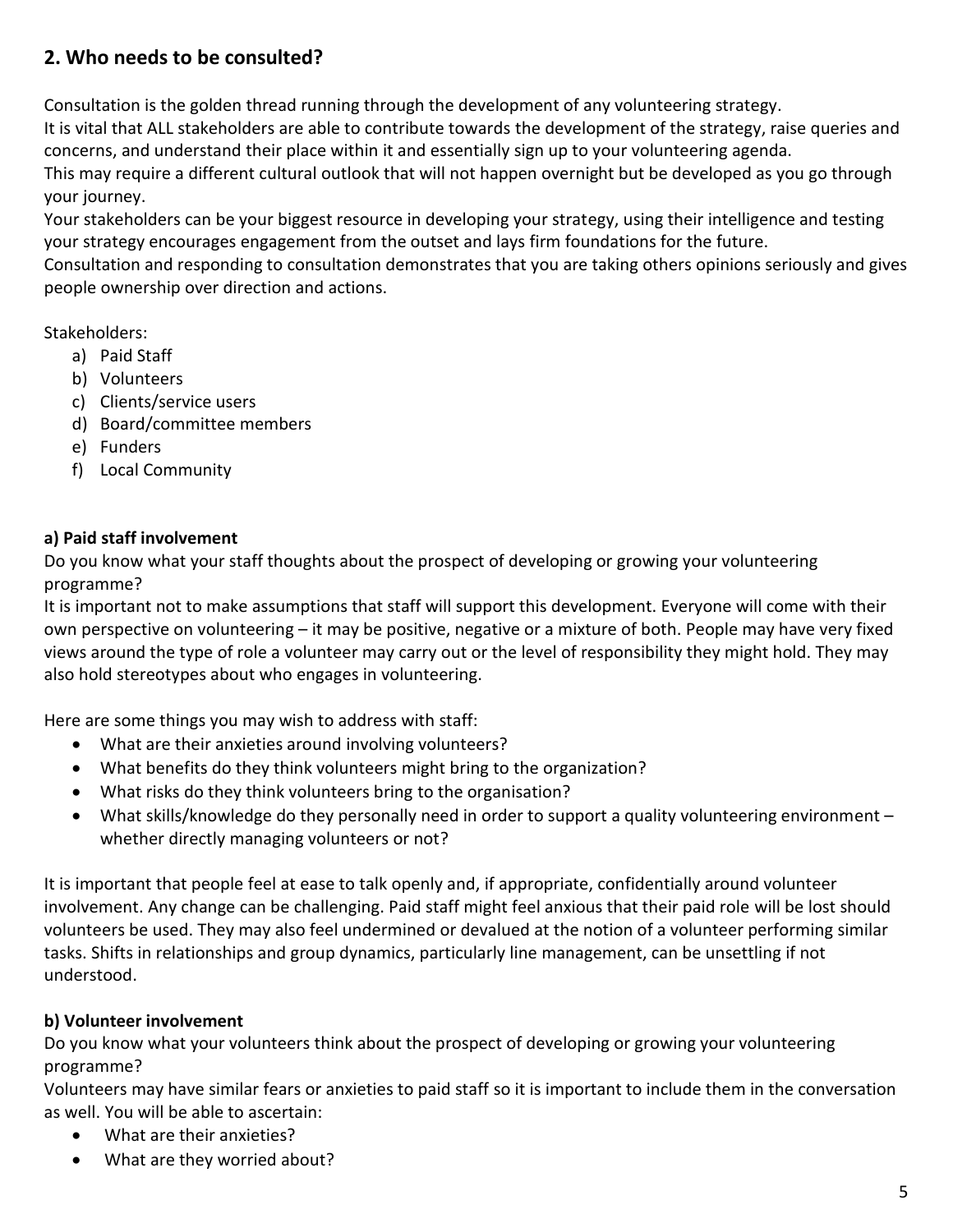- o Changes in group dynamics
- o Less support
- o Increased or decrease in responsibilities
- What can they tell you about their experience of volunteering with you?
- What would they do differently/improve?

#### **c) Client/service-user involvement**

If you are a service-user/client-based organisation it is important to seek the views of the people who benefit from the service. Asking service users how the service can be improved can lead to imaginative and more interesting ideas for volunteering. An example of this is if you have clients whose first language is not English and who would derive additional benefit from having a volunteer with a specific language skill.

### **d) Your Board or Committee**

It is vital that volunteering is understood and supported at the most strategic level of the organisation if it is to be successful. Keeping those at senior, strategic and decision-making level abreast of volunteering developments should form a part of your strategy.

### **d) Consulting with funders**

Discussing the development of volunteering with funders will ensure that you are not in danger of infringing funding agreements. It may generate ideas for new projects and additional funding!

### **e) Consulting with the local community**

Asking the views of people in the community can also lead to ideas for new volunteering opportunities and may even result in encouraging people to offer themselves as volunteers. This applies whether you serve a geographical area or a community of interest.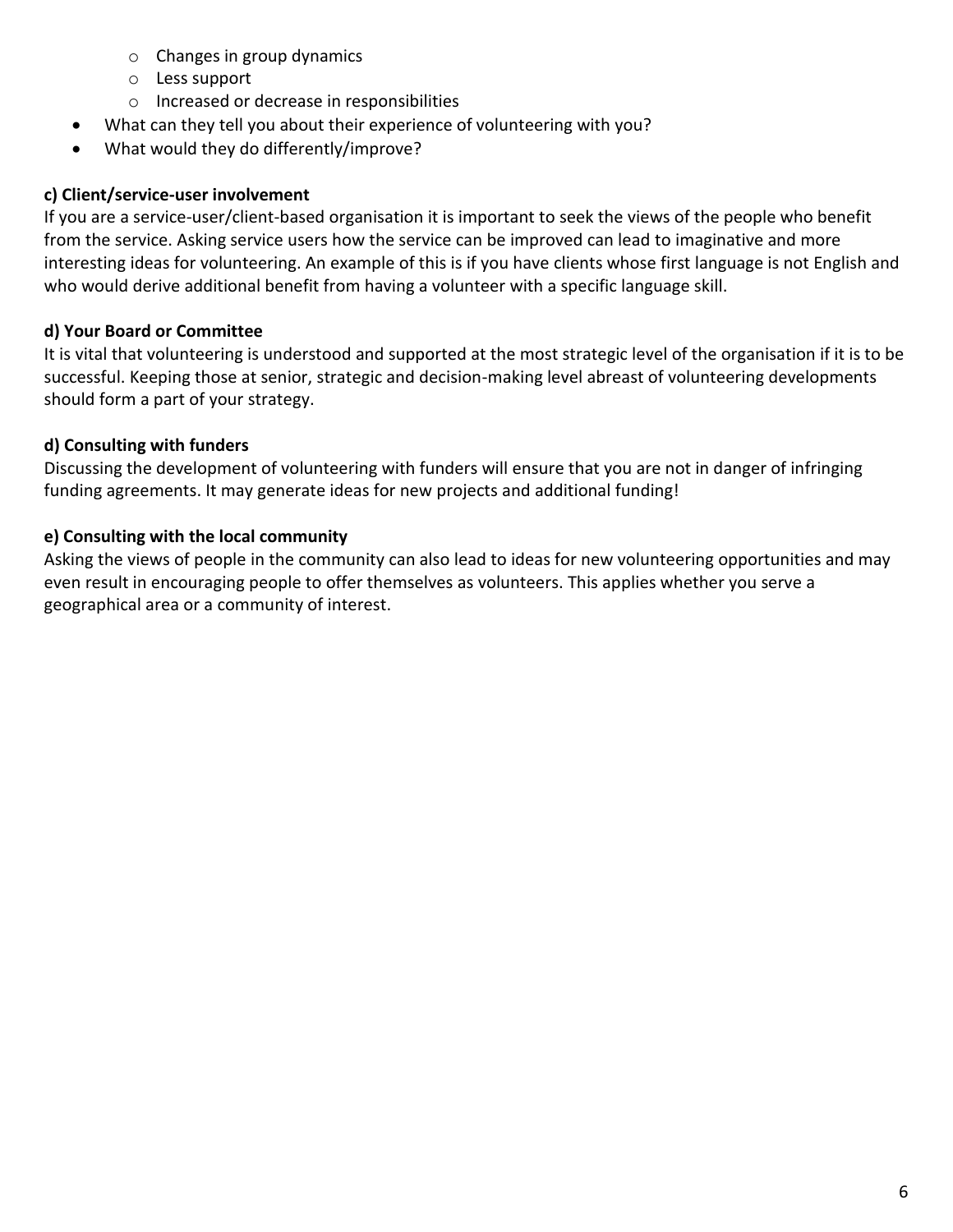### **3**. **Who else might help you in achieving the goals for your volunteering programme?**

It's a strategy – think strategically!

You will not be the first organisation or group who are doing this. How can others help?

- you may be able to read their strategy
- $\bullet$  peer support can you learn from their experiences
- should you be connecting in with local volunteering support services e.g. Volunteer Centre
- Is there a local network for volunteer managers?
- What other organisations exist that complement your work? Can you share volunteers? Can you share training/development costs or anything else?
- Could businesses support you in your volunteering programme? Are they a source of volunteers?
- Is there potential for a consortium?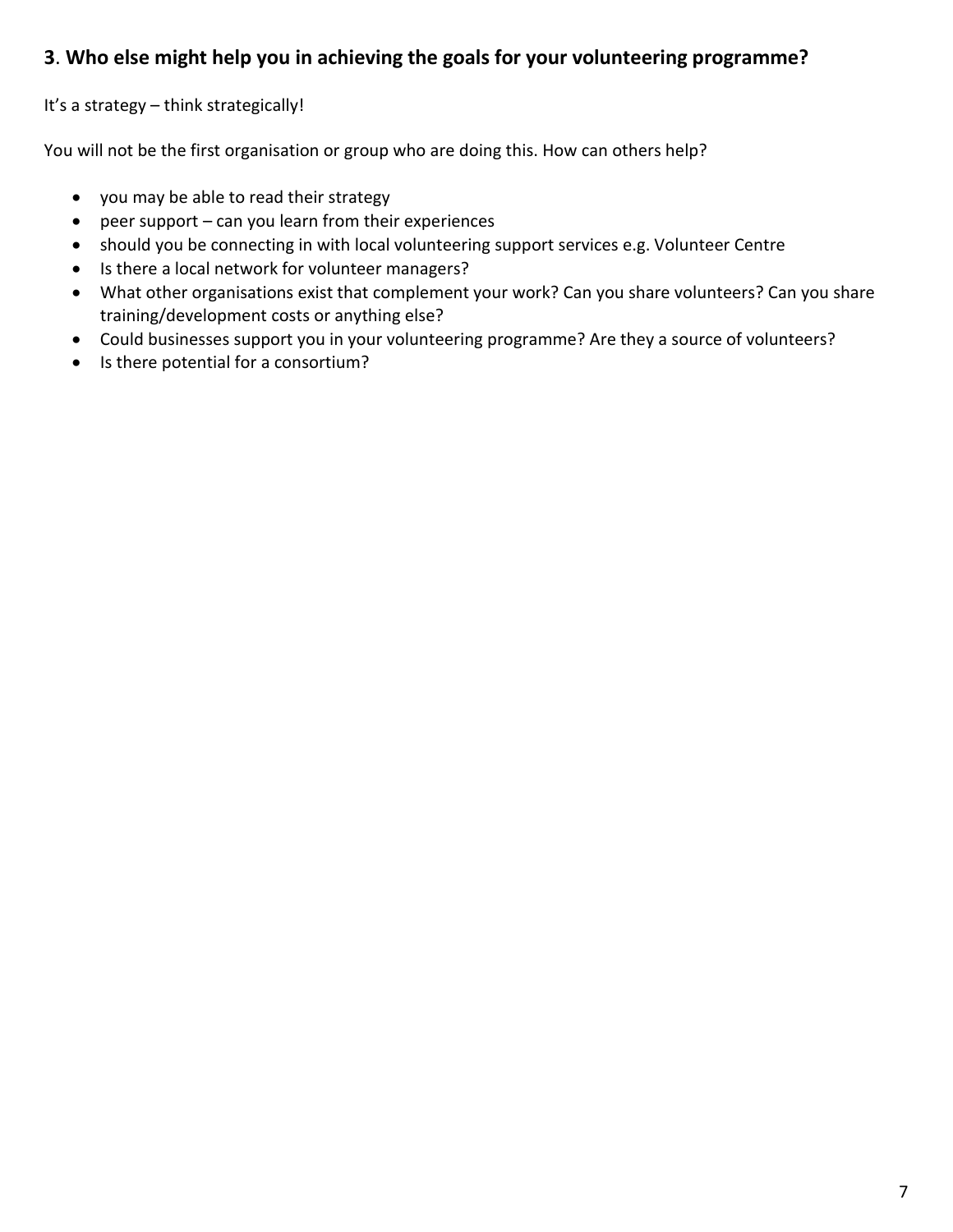### **4. What roles can be developed to engage volunteers productively, with meaning and value?**

The range of work for volunteers is or should be pre-determined by the aims and objectives of the organisation one of which may be to provide positive outcomes through the volunteering experience.

The development of volunteering opportunities therefore has to speak to two different agendas - that of the volunteer and that of the organisation – and a balance struck between the two.

Consider the following questions in developing your role structure:

- Do the roles that you are creating bring something additional to the role that paid staff cannot?
- Does the inclusion of volunteers bring something to the organisation that could otherwise not be achieved?
- Are there particular tasks for which the organisation doesn't have the requisite skills which may be obtained through a volunteer placement?
- Can the organisation meet its objectives without those volunteer roles being filled?
- Are there any roles that should ALWAYS be done by paid staff?

Certain strategies can help manage the dynamics of volunteer/paid roles:

- have clear written role descriptions for volunteers
- form a working group that meets regularly to re-visit and review volunteer roles
- offer opportunities for staff and volunteers to learn more about each other's roles
- ensure that the difference between staff and volunteers is well understood across the organisation

Volunteer work and the way it is presented directly determines the sort of people who will be attracted to it, so if you simply ask for volunteers you are likely to get a response from a limited group of people. When you are developing opportunities you should constantly put yourself on a volunteer's place and ask yourself:

- why would I want to do this?
- what will I get out of it?
- what experience/skills/training will I need to do it?
- how will I achieve it?
- how will I know when I've achieved it?

There are many reasons for volunteering, here are just a few:

- $\bullet$  to gain skills and experience  $\cdot$  to put existing skills to good use
- $\bullet$  to gain qualifications/accreditation  $\cdot$  to fill time
- $\bullet$  to make new friends  $\cdot$  to get out of the house
- to work in the community  $\cdot$  to improve the community  $\cdot$  to be part of the community  $\cdot$  to be part of a group  $\cdot$  to join in  $\cdot$  to meet a challenge
- $\bullet$  to work with a particular group of people  $\cdot$  to change status from service user to contributor
- $\bullet$  to get away from problems  $\cdot$  to have fun
- $\bullet$  to meet new people  $\cdot$  to give purpose to life
- $\bullet$  to provide a service  $\cdot$  to be of use
- $\bullet$  to gain status  $\cdot$  to get recognition

In developing new voluntary opportunities it is important to have some understanding of personal motivation so that the work can be satisfying and meet personal expectations. For example, if someone volunteers because they want to make friends, they will not be happy if in a one-to-one situation without contact with other volunteers or staff.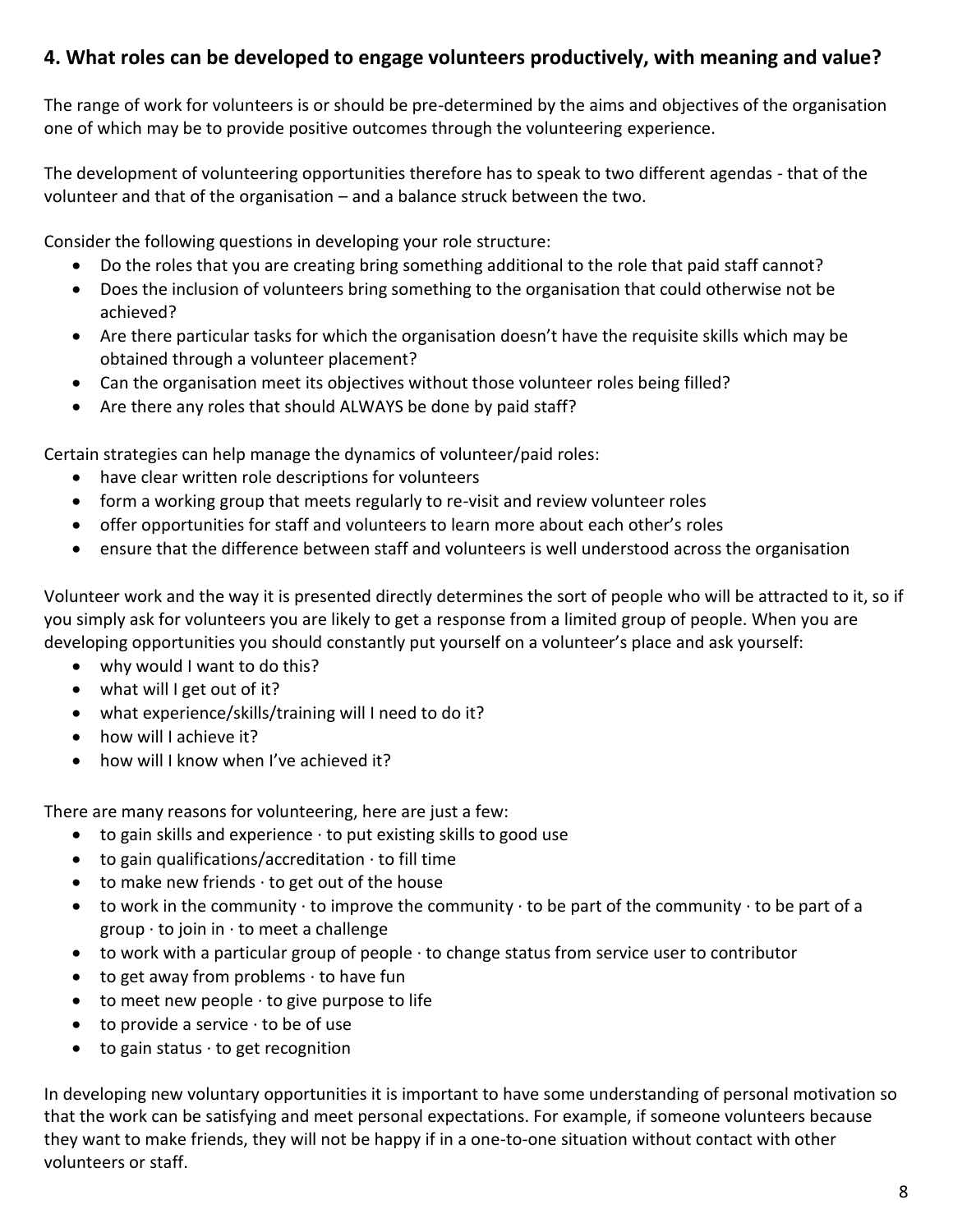### **5. How are you going to attract, recruit and select your volunteers?**

One in three people volunteer and many more would do so if they were asked. Successful recruitment depends on having the knowledge of the sort of people most likely to do the particular volunteering on offer and the imagination to devise ways of attracting them to your organisation.

### **a) Who will do it?**

Some people are motivated by the opportunity to use existing skills and experience, and others by the chance to work for a specific cause or with a particular client group. The process of designing the role description will have identified skills, experience and qualities necessary for the work and will indicate the sort of people you are looking for. You may want to formalise this by producing a person specification but be wary of including anything that might contravene equal opportunities, including 'essential' criteria only if it is really necessary for the job. In recruiting volunteers you are not only looking for people with specific skills and experience, but also for those with potential to carry out the work with support and training.

### **b) Where to find volunteers**

If the role involves specific skills and experience recruitment will be targeted at places where you will find people with the necessary skills and experience. Widespread and general appeals may raise a lot of interest but will be less efficient than direct targeting. One way to identify where to find potential volunteers is by looking at people doing similar jobs and:

· establishing whether there is a common factor in their backgrounds – employment, education;

· asking how they became volunteers to see if there are similarities in access routes.

If the role is unskilled, if you want people who can be easily trained, or if you need a lot of people for a one-off event, recruitment can be widespread.

### **c) How you will attract volunteers**

Recruitment has a lot in common with marketing – selling the organisation and its opportunities in a way that makes people want to invest their time in them. The most successful campaigns are those that use a variety of ways to appeal to potential volunteers that match some of the different reasons for volunteering. Recruitment messages that simply say 'volunteers wanted' are rarely successful because they don't contain sufficient information to raise people's interest. There are four things you should try to convey in your message:

- *Statement of need*  why the job is important, what will happen if it isn't done?
- *what the work involves*  describe it in the context of need in a way that people can picture themselves doing it;
- *benefits to the community*  what the work will accomplish, what changes it will make to people's lives;
- *benefits to volunteers*  what volunteers will get in return skills, experience, new friends.
- *Statement of inclusivity of organisation and volunteering programme and why your organisation believes this*

### **d) Attracting a diverse volunteer base**

Having a diverse volunteer base has many benefits. There include:

- an increase in community cohesion
- an increase in wellbeing of those who volunteer and those who benefit from volunteers, which in turn can have a wider impact on use of citywide services including health and crime reduction.
- an access to a wider range of values and experiences brought by volunteers to beneficiaries and the organisation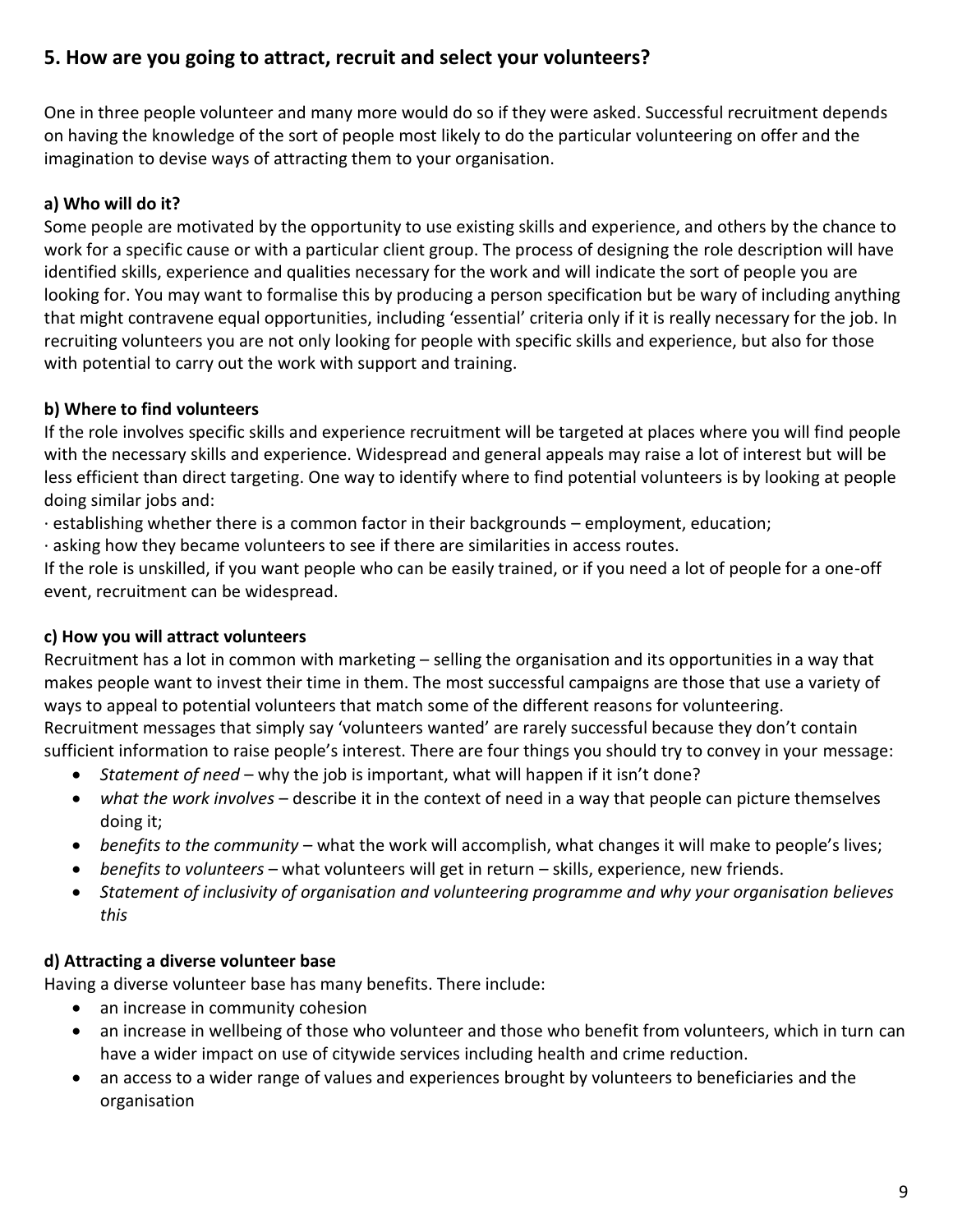Having a diverse and inclusive strategy should:

- include taking the time to identify which groups and individuals are not represented amongst your volunteers and the benefits of reaching out to those people.
- what skills and experiences are missing from your organisational programmes
- be included in the outline of purpose of your volunteering programme to ensure that this is embedded into your programme.
- be added to and publicity and marketing of your volunteer programme.
- consider where you are going to place your publicity where it can reach people who would normally fall outside of your volunteering group.
- consider signing up to any local of national initiatives which are recognisable as demonstrating your commitment to diversity and inclusion.

Having a more diverse volunteer base can be financial beneficial and would do well to feature in your business plan or other planning documents that you have. Including volunteering in the overall plan for the coming years will enable clearer planning and organisation demonstrate that you are able to reach your targets. Having a monetary figure attached to your volunteering programme will give trustees, management and paid staff and clear picture of the value that volunteers bring and what impact this has on the financial viability of the organisation, project of programme.

### **e) Are there exclusions or limits?**

It is to the benefit of all stakeholders to involve as diverse a volunteer team as possible and the responsibility for encouraging a more inclusive and diverse volunteer base lies with the volunteering involving organisation. Before considering exclusions or limits consider if there are ways that your volunteering programme can include a particular person or a particular group of people.

- What does the role involve?
- Are there ways to break the role down by task?
- Are there any adjustments that you can make to the role which would allow someone to volunteer with you?
- Are there any adjustments that you can make to the environment which would allow someone to volunteer with you?

• Is there any risk or benefit assessment done prior to including or excluding an individual to volunteer? Based on this and your organisations mission statement and values there may still be times where volunteering opportunities are limited. This may affect an organisation that has a focus on a particular age, gender or ethnicity but it is advisable to make the whys and wherefores clear when recruiting volunteers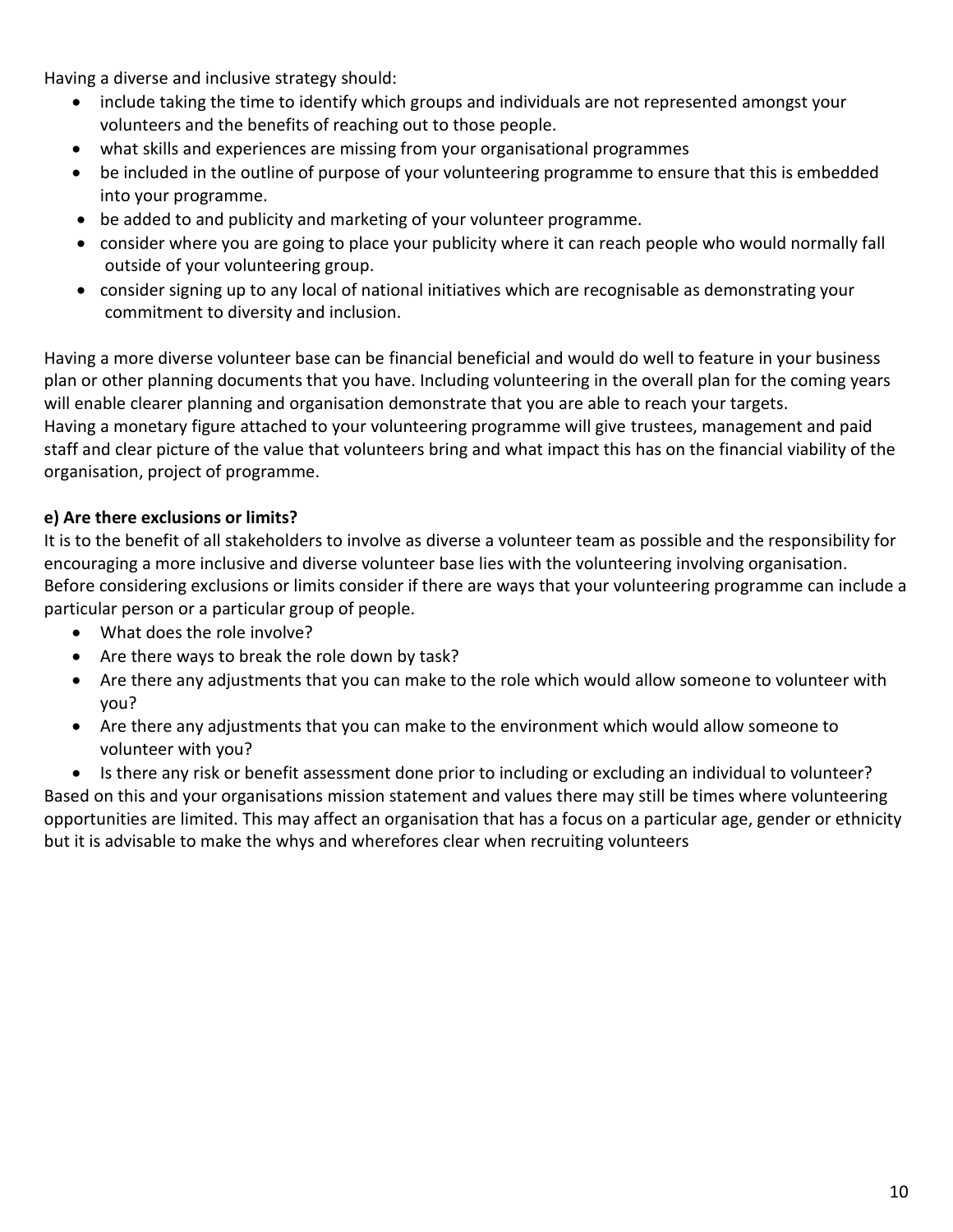### **6. How are you going to support, supervise, develop, recognise and celebrate your volunteers?**

Organisations and groups are often, and rightly, concerned about volunteer retention. How you supervise, develop and recognize your volunteers is key in achieving good retention rates.

It is important to remember that a retention rate is good if a volunteer stays as long as you need them to – not necessarily as long as possible! Therefore it's important to consider what things you might need to do for volunteers you want to engage for a one-off event as well as those you want to stay for a year.

Some ideas for support and supervision:

- traditional one-to-one supervision
- peer support with other volunteers
- direct supervision from other volunteers
- mentoring network
- face-to-face, telephone or online?

Some ideas for learning opportunities:

- engagement in traditional training activity from external providers
- in-house staff/volunteer led training
- peer learning groups
- action learning sets
- shadowing in-house or in a partner organisation
- pro-bono skill sharing
- attending sector events and conferences
- webinars

The net outcome of your volunteering strategy should be that your volunteers participate in an environment where they feel continuously valued, rewarded or recognised, and which is not confined to 'Volunteers' Week' alone.

Volunteers report that they feel valued when they are given trusted, responsible and meaningful roles and are able to engage in the organisation in a way that has impact. Engaging volunteers in decision-making is an essential part of this experience as is the way the activity is organized. Consider:

*Ownership* - a sense of personal responsibility over an event, a client, a product, or geographical area. If a volunteer is involved in only one of many activities in a specific service, there can be no sense of ownership. Design roles that allow volunteers to feel a sense of ownership over them.

*Authority to think - g*ive volunteers the opportunity to plan how the work will be done within agreed guidelines. Managers can help set goals but volunteers should be allowed to decide how the goals are achieved.

*Responsibility for results -* role descriptions usually comprise a list of activities that are to be performed without specifying the end results. Even if the role is fragmented it is possible to set objectives within the work which gives volunteers targets to aim for.

*Self evaluation -* this helps volunteers know how they are doing and provides the satisfaction of knowing when they have achieved it. If they don't know how they are doing they are likely to get bored. Involve volunteers in setting measurable targets and provide feedback on their performance. As a volunteer organiser you need to answer the questions "What information will tell us if you are succeeding? How can we collect it?"

It is therefore important to have a mix of the following reward/recognition activity in your strategy:

- regular verbal thank you
- meaningful personal feedback
- inclusion in staff events, and team meetings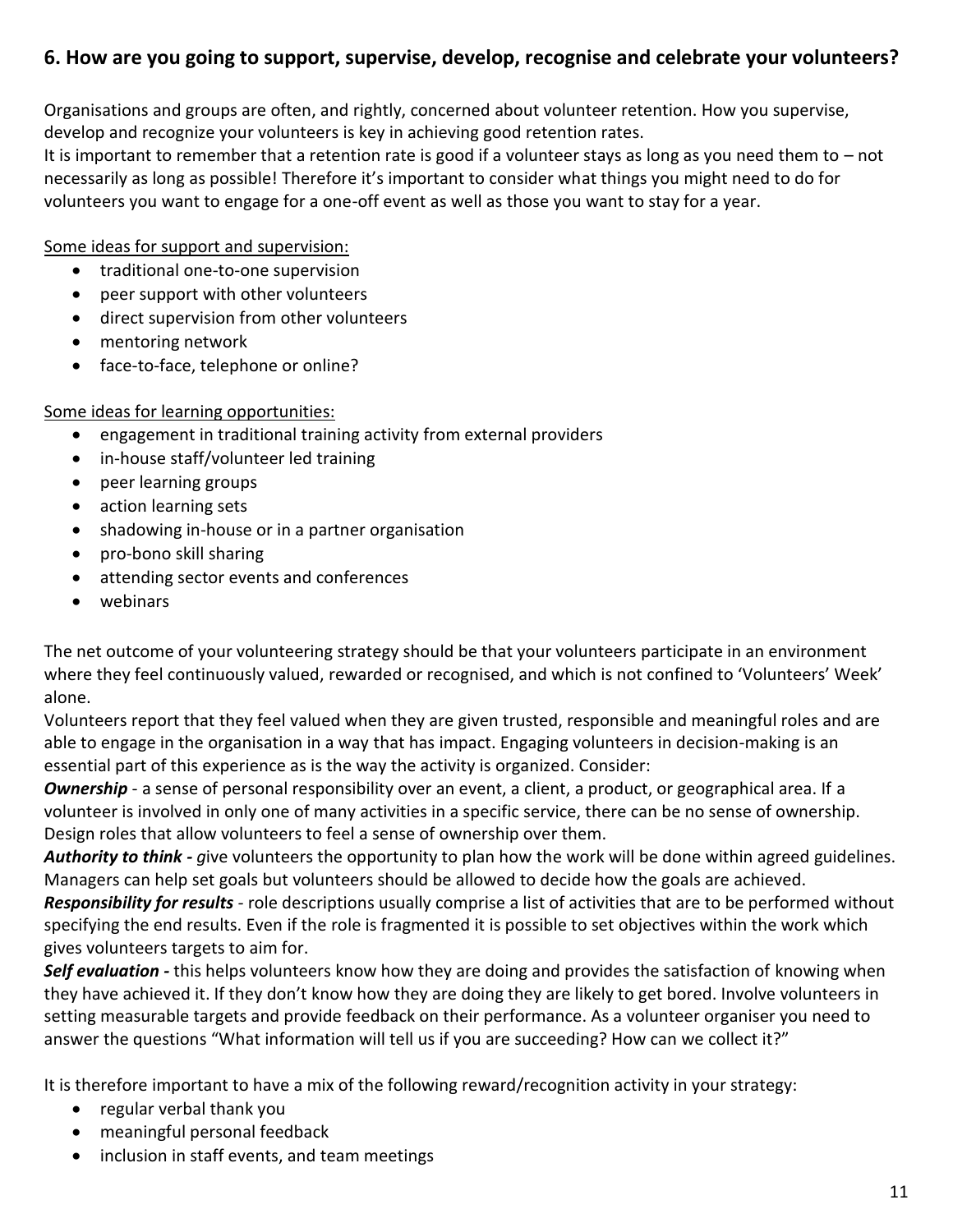- consultation on project design/development
- recognition at strategic level e.g. acknowledgements by Trustees and CEO at AGM
- honoraria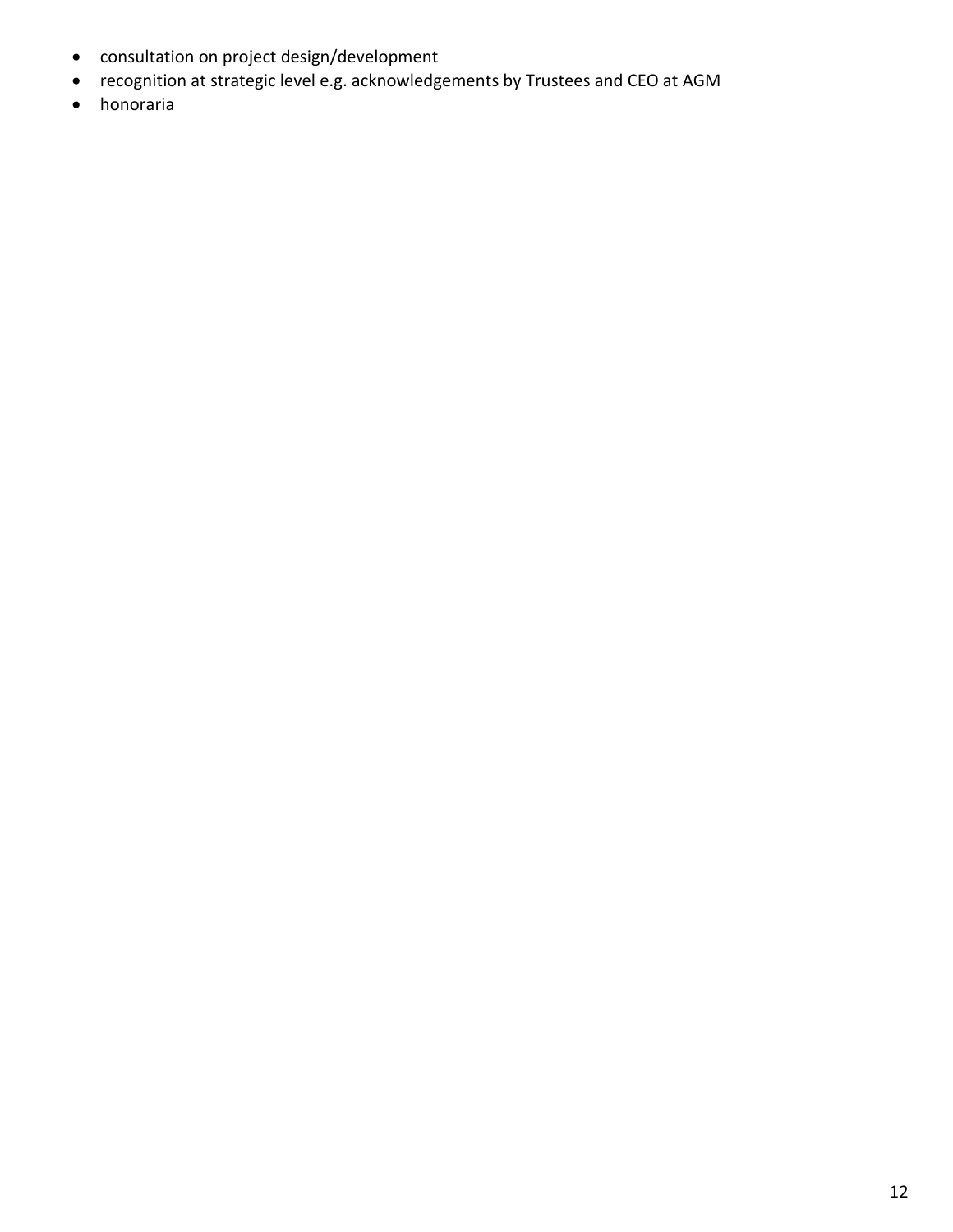### **7. How will you keep everyone safe?**

As an organisation involving volunteers you have a duty of care to provide a safe environment for volunteers and others in the environment. There are also a number of considerations for the organisation here. As follows:

- Insurance are your volunteers appropriately covered in your insurance cover for the activities they are carrying out? This includes public liability and potentially professional indemnity
- Health & Safety are you complying with the necessary health & safety procedures? Have you appropriately risk-assessed any activities that volunteers may be carrying out and mitigated against risk where possible?
- Volunteer awareness what will you put in place to ensure that volunteers behave safely and are kept safe? For example, induction briefings, training and regular updates
- Safeguarding what structures will you need in place for safeguarding vulnerable volunteers and/or service users? Do you need to DBS check your new volunteers?
- Data Protection are your volunteers aware of what information is held about them, how it is used, and how they should treat information they encounter in the course of their volunteering?
- Wellbeing what strategy do you have for a happy volunteering environment? For example, regular volunteer supervision and/or coaching
- Policy do all of the policies you have that relate to safety reflect your (new) engagement of volunteers? If not, how will you approach this? Who will approach it? What is the time-frame?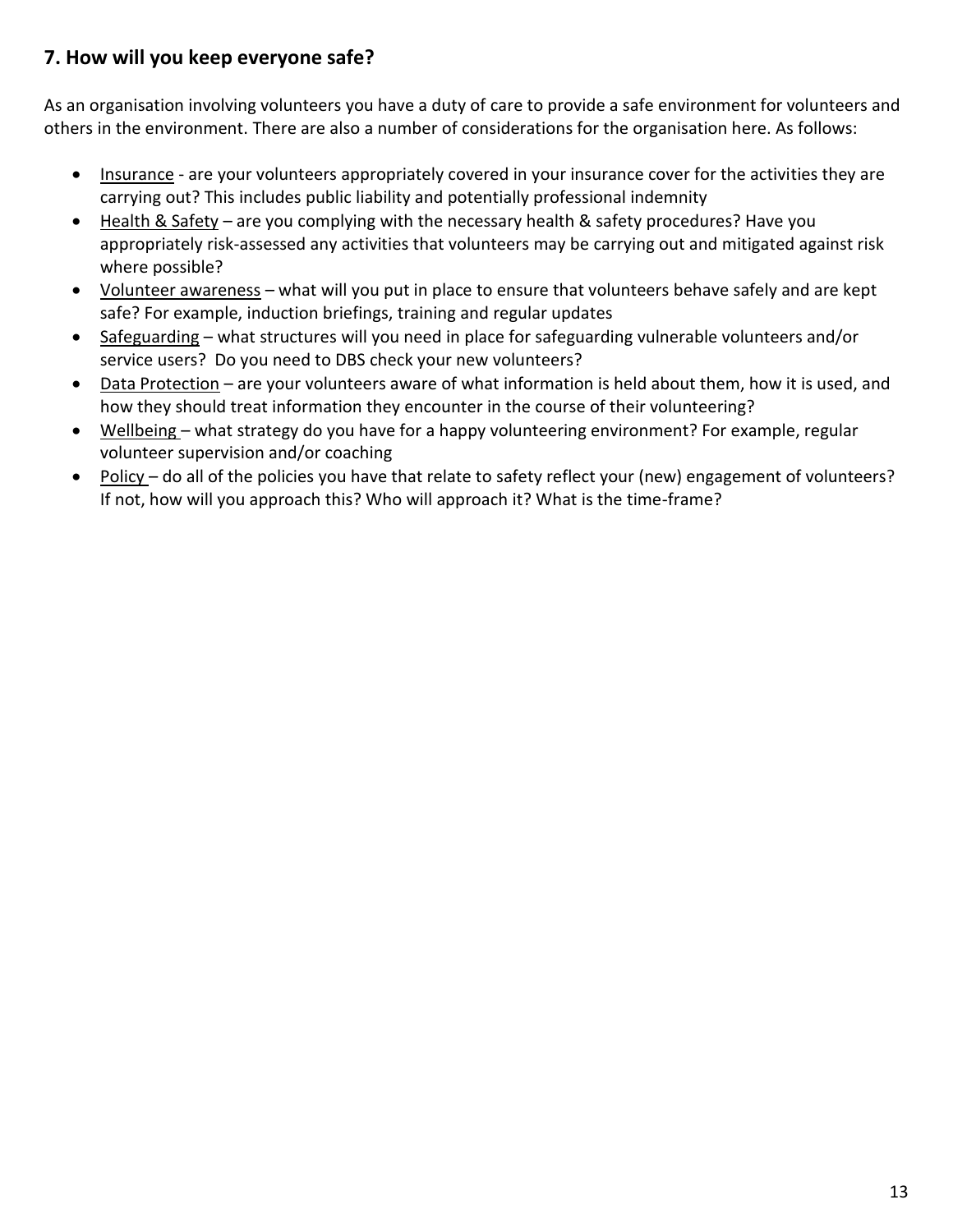### **8. Proving and Improving**

Ensure that monitoring, and evaluation and an approach to demonstrating the impact of your volunteering programme is integrated into design at the outset.

Simple impact tools, such as case studies, can be relatively cheap to gather but someone has to know that they are doing this, plan for it as well as seize opportunities as they arise.

Demonstrating the impact of your volunteering programme could be the most powerful tool you have for levering more resources and interest in your work. Consider what external monitoring and evaluation might cost at bid level and budget for it accordingly.

Don't forget that your volunteering impact will be threefold:

- 1. On society your service users and beyond
- 2. On the volunteer themselves
- 3. On your organisation

Plan for your evaluation to address each area and plan to tell people about the good stories. This might include:

- staff
- volunteers
- service users
- board/committee
- funders
- partners
- local/national press

Your strategy should have plans for examining what you do. It should then have plans for improving or adjusting as the case may be. You may wish to use a quality assurance framework to help you with this e.g. 'Investing in Volunteers'.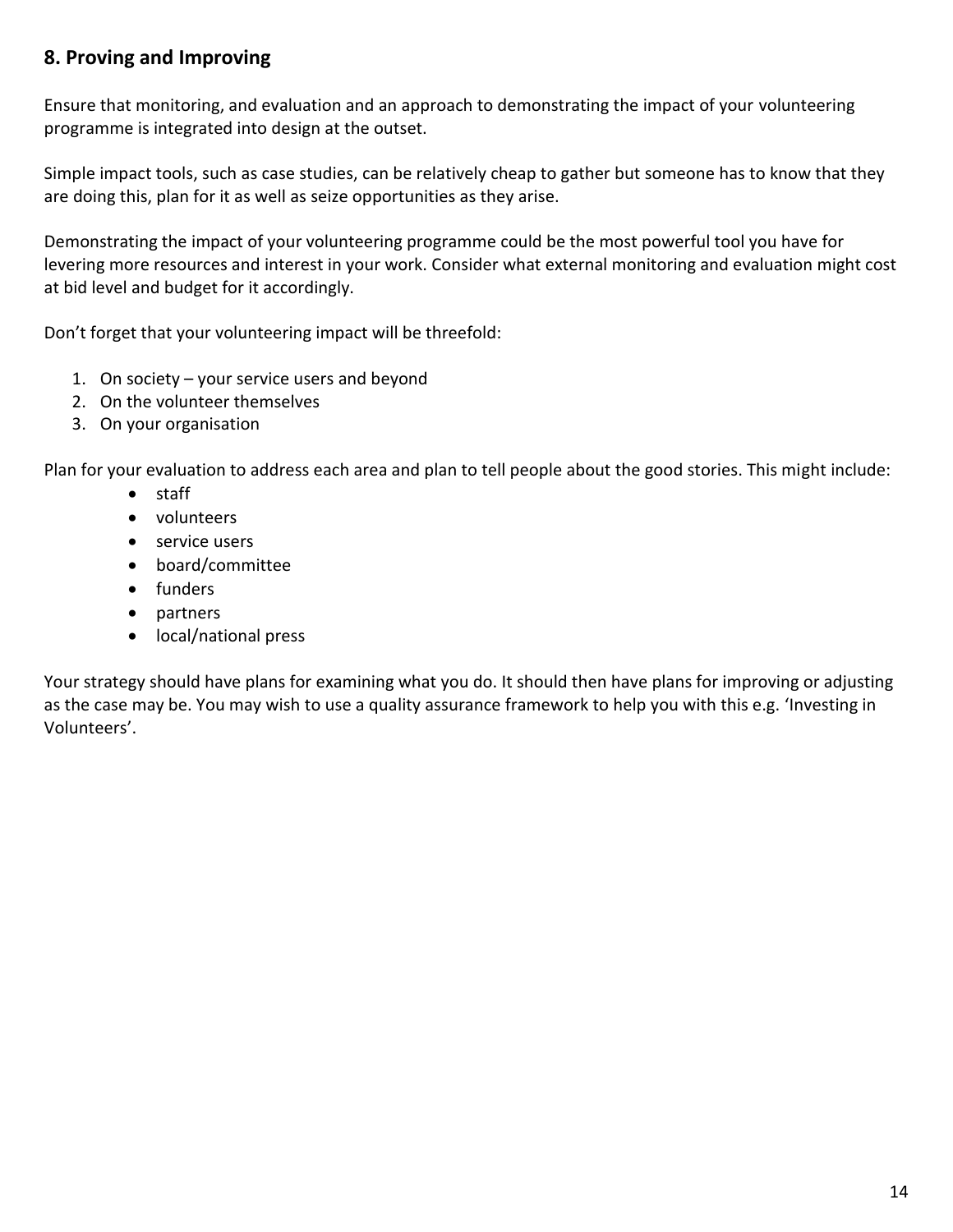# **9**. **What resources do you need to achieve the above?**

Involving volunteers has resource implications. Involving volunteers may not always save money, or help you deliver a service more cheaply in the long-run. It is important to address costs clearly and realistically. Here are some costs to consider:

- Volunteers will need to be managed. What are your volunteer manager costs?
- Do you have recruitment costs associated with a new volunteer manager post?
- Volunteer managers need a variety of skills e.g. directly in volunteer management, in communication, listening, counselling, negotiation, organisation, administration, report writing, managing meetings and conflict resolution. How much will staff training and development cost?
- Volunteers will need to be trained? What are your training costs?
- Volunteers may need equipment. What are your equipment costs?
- Volunteers should be paid out of pocket expenses. What are they likely to be?
- Volunteers should be included in your insurance. Is there an additional premium?
- Are you going to market your volunteering programme to attract new people? How much might that cost?
- Do you need to translate any information for volunteers? How much is that?
- Celebration, social and other events for volunteers may require a budget. How much?
- Monitoring and evaluating your volunteering programme ensures that you get the most from it. What will it cost to do that?

What is your plan for funding these costs?

- Are these costs included into any funding bid or tender for your project?
- Is your volunteering strategy a part of your business plan?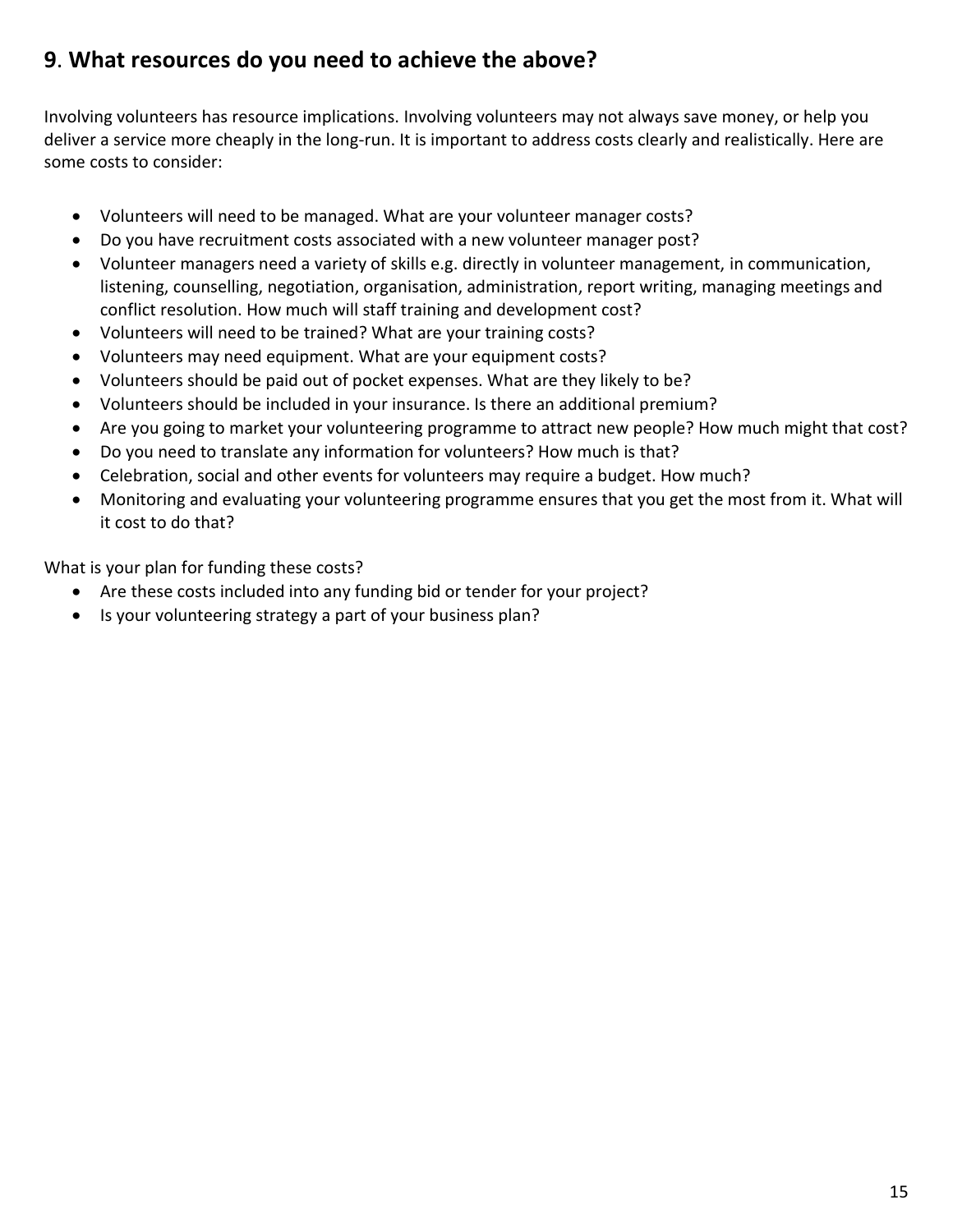# **10. Who has responsibility to ensure this strategy is implemented?**

Do you have a named person/s that has responsibility to ensure:

- The strategy is being implemented
- The strategy is on track
- The strategy is achieving it's goals